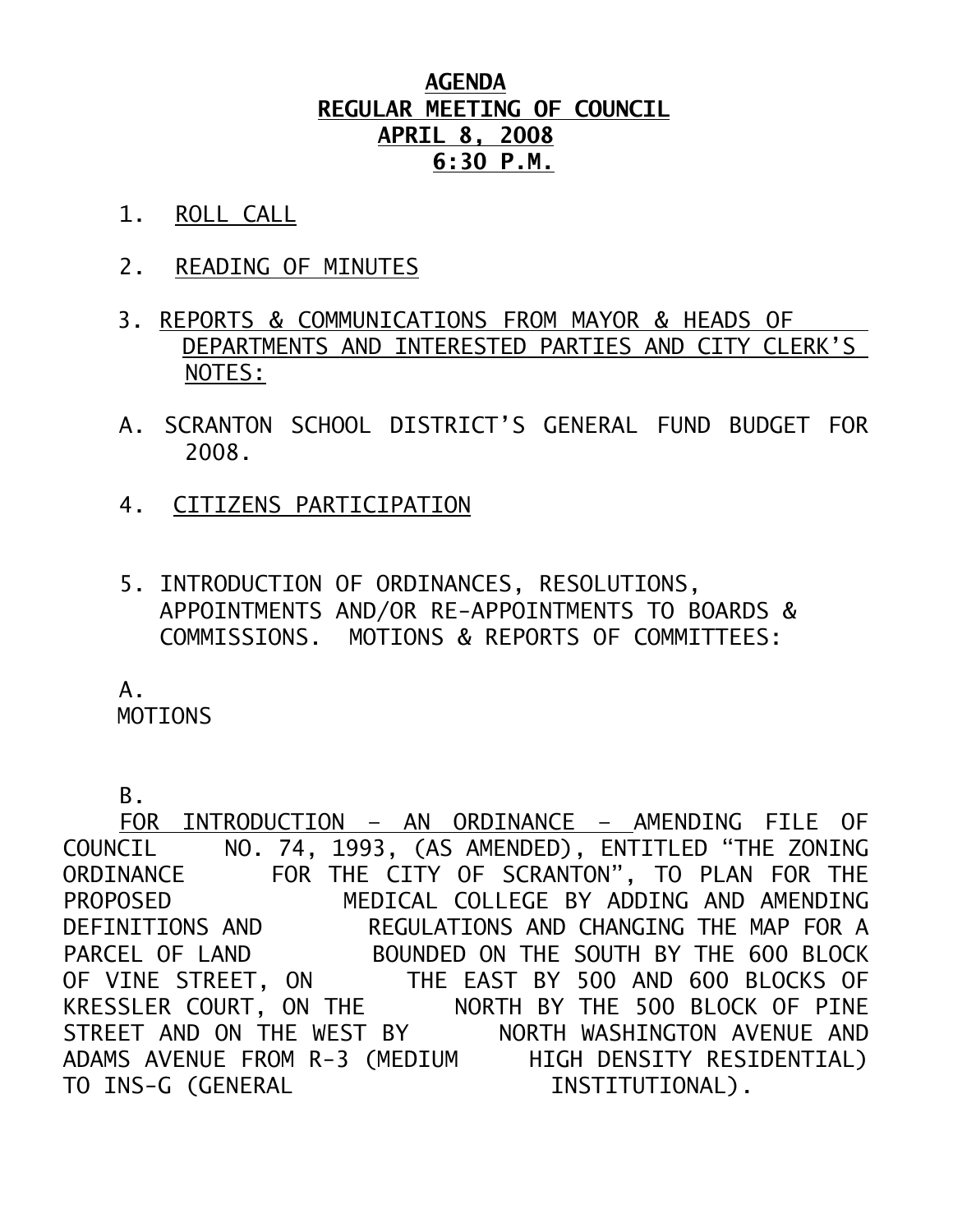5

 $C<sub>1</sub>$ 

 FOR INTRODUCTION – AN ORDINANCE – ESTABLISHING A "NO PARKING " ZONE ALONG THE WESTERLY SIDE OF HARRISON AVENUE (S.R.6011) FROM MULBERRY STREET SOUTH 265 FEET TO ALLOW FOR SIGHT DISTANCE FOR A PROPOSED DRIVEWAY BY MR. EUGENE O'NEIL FOR A PROPERTY LOCATED AT 319-321 HARRISON AVENUE.

D.

 FOR INTRODUCTION – AN ORDINANCE – ACCEPTING THE GIFT OF A POLICE VEHICLE, VIN NUMBER 2G1WF55K059191621 FROM POLICE OFFICER JOSEPH J. HARRIS FOR USE IN THE CITY'S FLEET PURSUANT TO A LEASE AGREEMENT BETWEEN THE CITY AND OFFICER HARRIS.

E.

 FOR INTRODUCTION – A RESOLUTION – AUTHORIZING THE MAYOR AND OTHER APPROPRIATE CITY OFFICIALS TO EXECUTE AND ENTER INTO A LEASE/POLICY AGREEMENT WITH OFFICER JOSEPH J. HARRIS GOVERNING THE USE OF OFFICER HARRIS' "PRIVATE CRUISER" AS DEFINED HEREIN.

F.

 FOR INTRODUCTION – A RESOLUTION – ACCEPTING THE GIFT OF A POLICE VEHICLE, VIN NUMBER 2G1WF55K349356334 FROM POLICE OFFICER RICHARD IANNUZZO FOR USE IN THE CITY'S FLEET PURSUANT TO A LEASE AGREEMENT BETWEEN THE CITY AND OFFICER IANNUZZO.

G.

 FOR INTRODUCTION – A RESOLUTION – AUTHORIZING THE MAYOR AND OTHER APPROPRIATE CITY OFFICIALS TO EXECUTE AND ENTER INTO A LEASE/POLICY AGREEMENT WITH OFFICER RICHARD IANNUZZO GOVERNING THE USE OF OFFICER IANNUZZO'S "PRIVATE CRUISER" AS DEFINED HEREIN.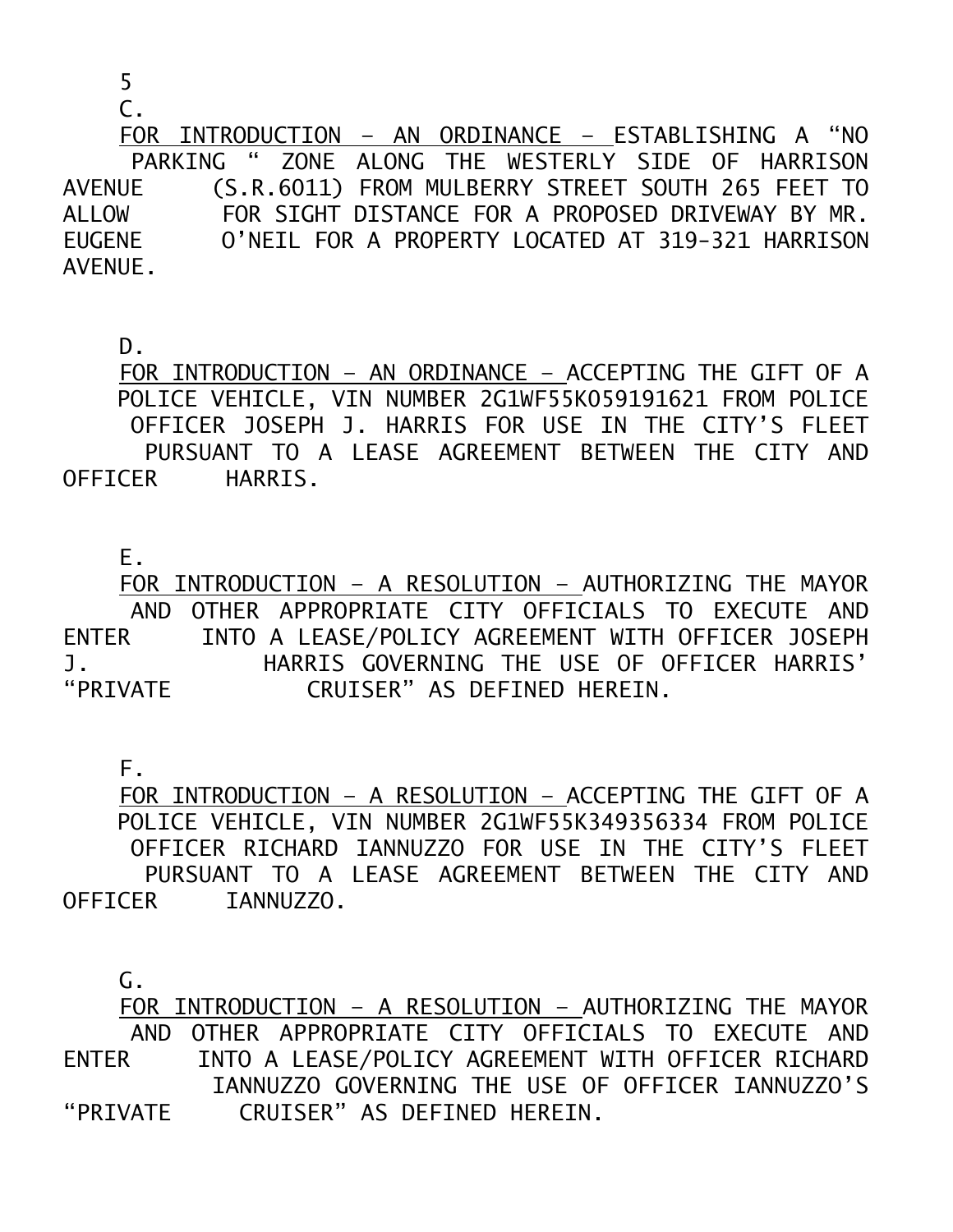5

H.

 FOR INTRODUCTION – A RESOLUTION – AUTHORIZING THE MAYOR AND OTHER APPROPRIATE CITY OFFICIALS TO EXECUTE AND ENTER INTO A SUPPLEMENTAL REIMBURSEMENT AGREEMENT NO. 040809-E WITH THE COMMONWEALTH OF PENNSYLVANIA, DEPARTMENT OF TRANSPORTATION, REGARDING THE LACKAWANNA AVENUE BRIDGE PROJECT FOR THE PURPOSE OF INCREASING THE COMMONWEALTH'S INCURRED COSTS FOR CONSTRUCTION, UTILITIES AND RIGHT-OF- WAY.

I.

 FOR INTRODUCTION - A RESOLUTION – AUTHORIZING THE HUMAN RELATIONS COMMISSION OF THE CITY OF SCRANTON TO ENTER INTO A CONTRACT FOR PROFESSIONAL SERVICES WITH MARK T. MCGRATH, ESQUIRE TO ACT AS ITS SOLICITOR FOR ONE (1) YEAR BEGINNING JANUARY 1, 2008 THROUGH DECEMBER 31, 2008 AT THE RATE OF NINETY-FIVE (\$95.00) DOLLARS PER HOUR.

J.

 FOR INTRODUCTION – A RESOLUTION – AUTHORIZING THE SALE OF THE 2007 TAX CLAIMS AND THE ANTICIPATED 2008 TAX CLAIMS TO THE REDEVELOPMENT AUTHORITY OF THE CITY OF SCRANTON, AND AUTHORIZING THE EXECUTION OF AN AGREEMENT OF SALE<br>PURCHASE RELATING THERETO: AUTHORIZING THE PURCHASE RELATING THERETO; AUTHORIZING THE CONTINUED RETENTION OF MUNICIPAL REVENUE SERVICES, INC AND THE LAW FIRM OF ELLIOTT GREENLEAF AND BALABAN RELATING TO THE TRANSACTION.

6. CONSIDERATION OF ORDINANCES – READING BY TITLE

NO BUSINESS AT THIS TIME.